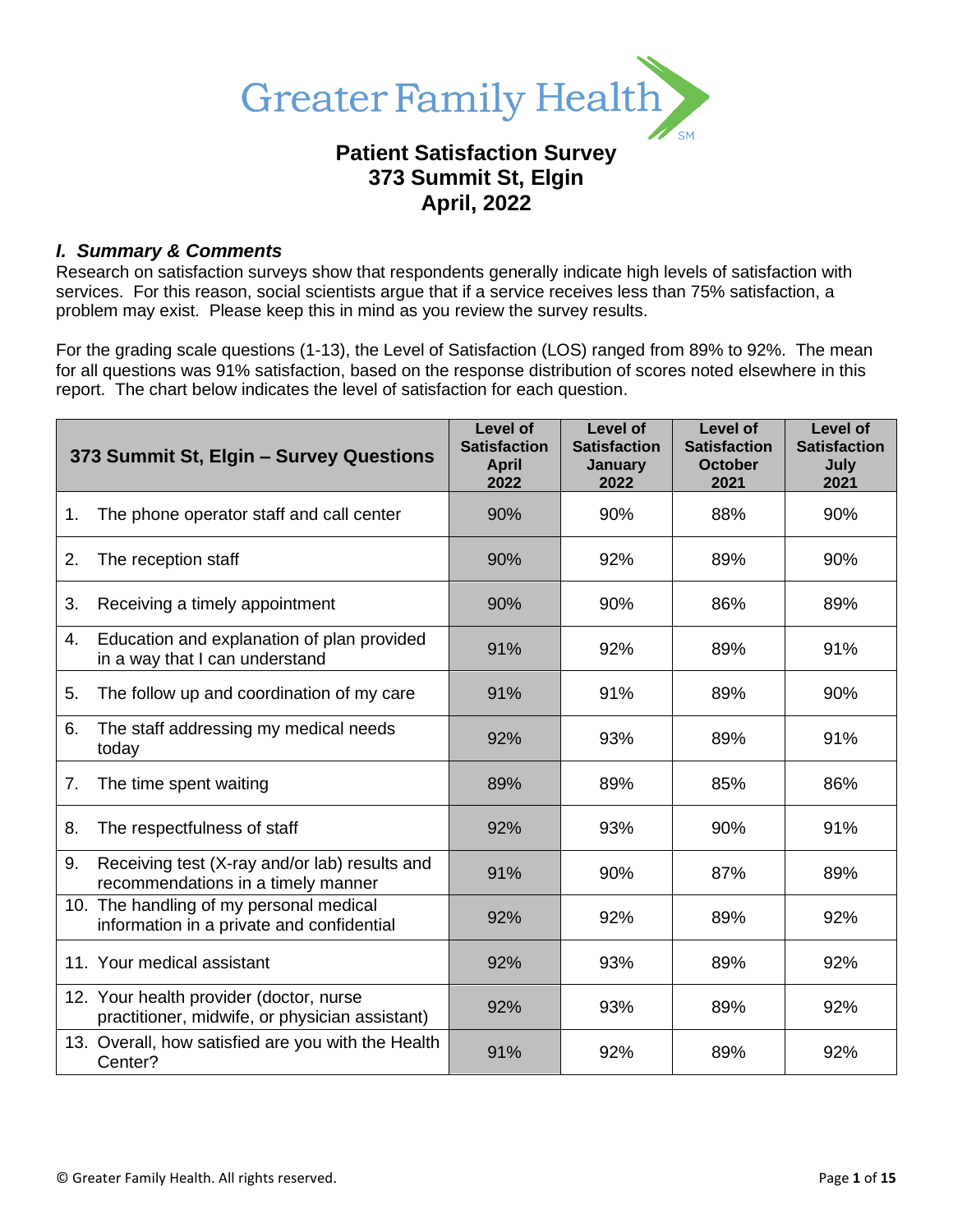|    | <b>Total Greater Family Health Survey</b><br><b>Question Responses</b>                    | Level of<br><b>Satisfaction</b><br><b>April</b><br>2022 | Level of<br><b>Satisfaction</b><br><b>January</b><br>2022 | Level of<br><b>Satisfaction</b><br><b>October</b><br>2021 | Level of<br><b>Satisfaction</b><br>July<br>2021 |
|----|-------------------------------------------------------------------------------------------|---------------------------------------------------------|-----------------------------------------------------------|-----------------------------------------------------------|-------------------------------------------------|
| 1. | The phone operator staff and call center                                                  | 92%                                                     | 91%                                                       | 90%                                                       | 91%                                             |
| 2. | The reception staff                                                                       | 92%                                                     | 93%                                                       | 92%                                                       | 92%                                             |
| 3. | Receiving a timely appointment                                                            | 91%                                                     | 91%                                                       | 90%                                                       | 91%                                             |
| 4. | Education and explanation of plan provided<br>in a way that I can understand              | 93%                                                     | 93%                                                       | 92%                                                       | 93%                                             |
| 5. | The follow up and coordination of my care                                                 | 92%                                                     | 93%                                                       | 92%                                                       | 93%                                             |
| 6. | The staff addressing my medical needs<br>today                                            | 93%                                                     | 94%                                                       | 92%                                                       | 93%                                             |
| 7. | The time spent waiting                                                                    | 90%                                                     | 89%                                                       | 88%                                                       | 89%                                             |
| 8. | The respectfulness of staff                                                               | 93%                                                     | 94%                                                       | 93%                                                       | 93%                                             |
| 9. | Receiving test (X-ray and/or lab) results and<br>recommendations in a timely manner*      | 92%                                                     | 91%                                                       | 90%                                                       | 91%                                             |
|    | 10. The handling of my personal medical<br>information in a private and confidential      | 93%                                                     | 93%                                                       | 92%                                                       | 93%                                             |
|    | 11. Your medical assistant                                                                | 93%                                                     | 94%                                                       | 93%                                                       | 94%                                             |
|    | 12. Your health provider (doctor, nurse<br>practitioner, midwife, or physician assistant) | 94%                                                     | 94%                                                       | 93%                                                       | 94%                                             |
|    | 13. Overall, how satisfied are you with the Health<br>Center?                             | 93%                                                     | 94%                                                       | 92%                                                       | 93%                                             |

\* Data for this question only includes Health Centers as it is not applicable to the Dental Clinic.

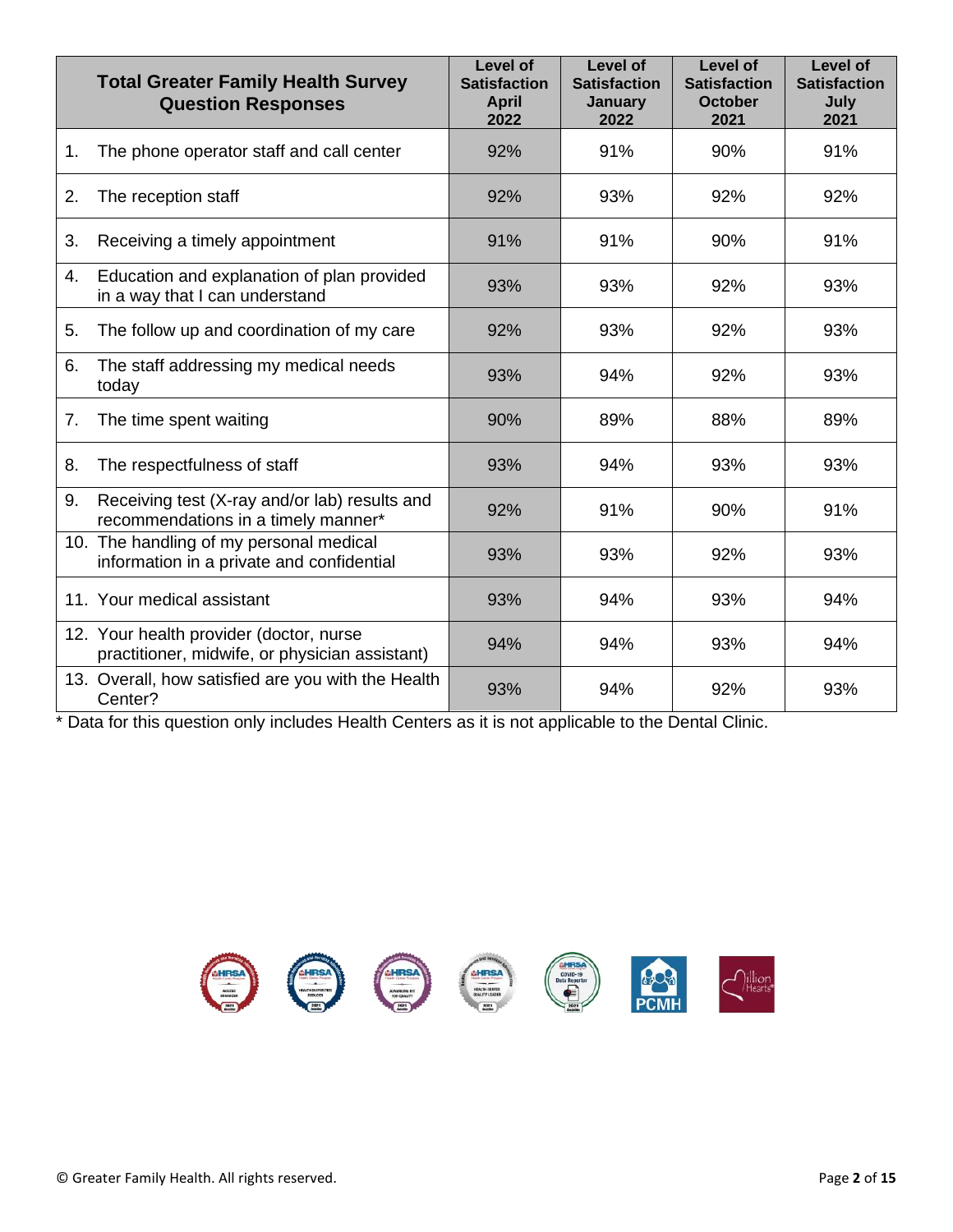|                                         | (5)                   |                | (4)              |                | (3)            |                | (2)                 |                | (1)                      |                |
|-----------------------------------------|-----------------------|----------------|------------------|----------------|----------------|----------------|---------------------|----------------|--------------------------|----------------|
| <b>Survey Questions</b>                 | <b>Very Satisfied</b> |                | <b>Satisfied</b> |                | <b>Neutral</b> |                | <b>Dissatisfied</b> |                | <b>Very Dissatisfied</b> |                |
|                                         | English               | <b>Spanish</b> | <b>English</b>   | <b>Spanish</b> | English        | <b>Spanish</b> | <b>English</b>      | <b>Spanish</b> | <b>English</b>           | <b>Spanish</b> |
| The phone operator staff and call       | 188                   | 224            | 71               | 108            | 16             | 23             | ⌒                   |                |                          | 6              |
| center                                  | 67%                   | 61%            | 25%              | 30%            | 6%             | 6%             | $1\%$               | 1%             | $1\%$                    | 2%             |
| 2.<br>The reception staff               | 201                   | 222            | 68               | 103            | 14             | 27             |                     | 5              |                          | 9              |
|                                         | 71%                   | 61%            | 24%              | 28%            | 5%             | 7%             | 1%                  | $1\%$          | $1\%$                    | 3%             |
| Receiving a timely appointment<br>3.    | 198                   | 205            | 68               | 117            | 15             | 22             | $\overline{2}$      | 6              |                          | 9              |
|                                         | 70%                   | 57%            | 24%              | 33%            | 5%             | 6%             | 1%                  | 2%             | 1%                       | 3%             |
| Education and explanation of plan<br>4. | 198                   | 220            | 71               | 113            | 13             | 23             |                     | 2              |                          | 6              |
| provided in a way that I can            | 70%                   | 60%            | 25%              | 31%            | 5%             | 6%             | 1%                  | 1%             | $1\%$                    | 2%             |
| understand                              |                       |                |                  |                |                |                |                     |                |                          |                |
| The follow-up and coordination of<br>5. | 195                   | 221            | 72               | 120            | 15             | 15             | $\Omega$            | 2              |                          |                |
| my care                                 | 69%                   | 61%            | 25%              | 33%            | 5%             | 4%             |                     | 1%             | 1%                       | 2%             |
| The staff addressing my medical<br>6.   | 199                   | 233            | 64               | 111            | 16             | 11             |                     | 3              |                          | 6              |
| needs today                             | 71%                   | 64%            | 23%              | 31%            | 6%             | 3%             | 1%                  | $1\%$          | $1\%$                    | 2%             |
| The time spent waiting                  | 183                   | 216            | 75               | 102            | 24             | 25             | 3                   | 12             | $\Omega$                 | 9              |
|                                         | 64%                   | 59%            | 26%              | 28%            | 8%             | 7%             | 1%                  | 3%             |                          | 2%             |

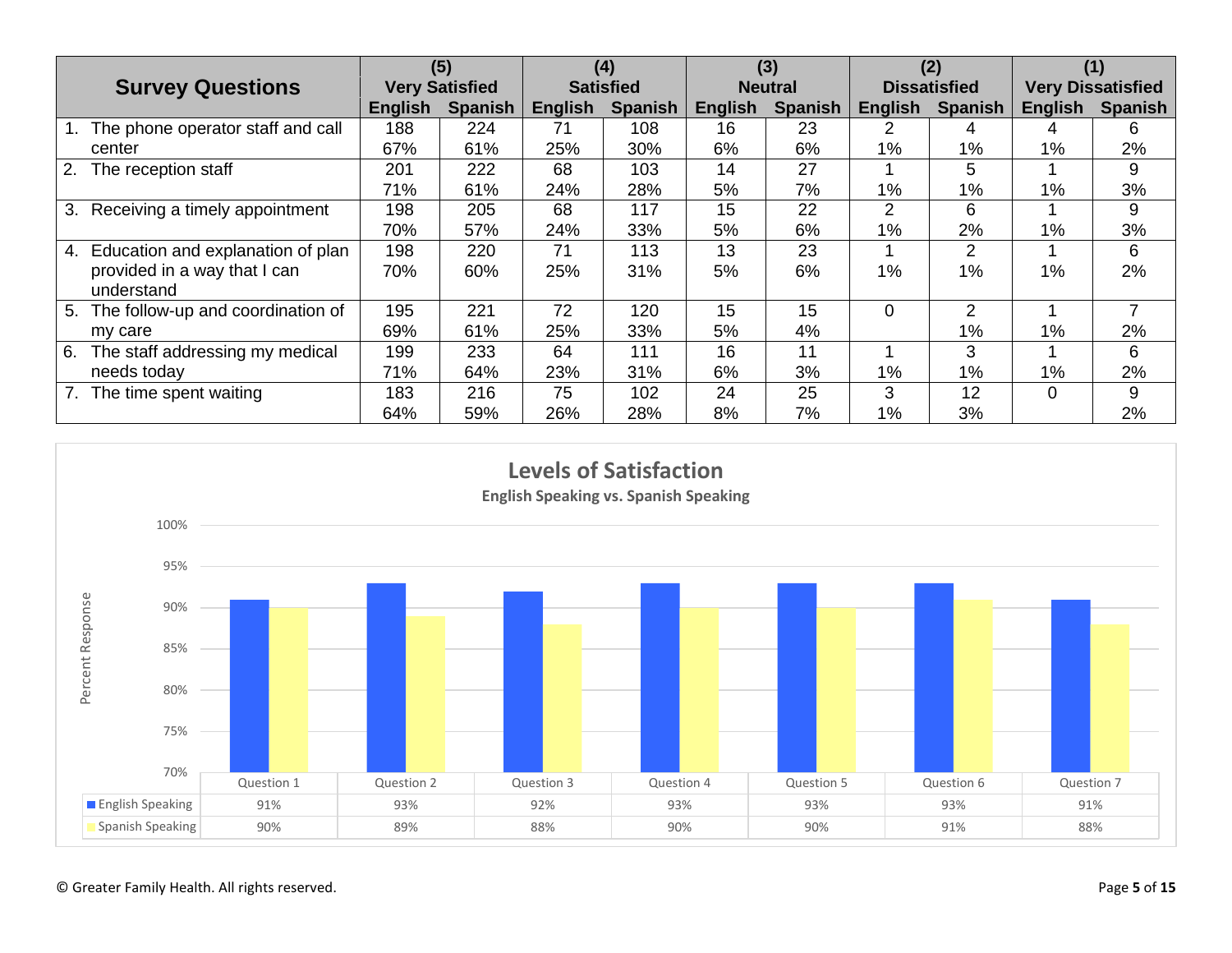|                                         | (5)                   |                | (4)              |                | (3)            |                | (2)                 |                | (1)                      |                |
|-----------------------------------------|-----------------------|----------------|------------------|----------------|----------------|----------------|---------------------|----------------|--------------------------|----------------|
| <b>Survey Questions</b>                 | <b>Very Satisfied</b> |                | <b>Satisfied</b> |                | <b>Neutral</b> |                | <b>Dissatisfied</b> |                | <b>Very Dissatisfied</b> |                |
|                                         | English               | <b>Spanish</b> | <b>English</b>   | <b>Spanish</b> | English        | <b>Spanish</b> | <b>English</b>      | <b>Spanish</b> | <b>English</b>           | <b>Spanish</b> |
| The respectfulness of staff<br>8.       | 209                   | 238            | 58               | 98             | 13             | 14             |                     | 12             | 0                        |                |
|                                         | 74%                   | 66%            | 21%              | 27%            | 5%             | 4%             | 1%                  | 3%             |                          | 2%             |
| 9.<br>Receiving test (X-ray and/or lab) | 186                   | 214            | 59               | 109            | 25             | 19             | $\Omega$            | 4              | 0                        | 6              |
| results / recommendations in a          | 69%                   | 61%            | 22%              | 31%            | 9%             | 5%             |                     | 1%             |                          | 2%             |
| timely manner                           |                       |                |                  |                |                |                |                     |                |                          |                |
| 10. The handling of personal medical    | 203                   | 225            | 61               | 114            | 16             | 13             |                     |                |                          | 6              |
| info in a private and confidential      | 72%                   | 62%            | 22%              | 32%            | 6%             | 4%             | 1%                  | 1%             | 1%                       | 2%             |
| manner                                  |                       |                |                  |                |                |                |                     |                |                          |                |
| 11. Your medical assistant              | 206                   | 237            | 66               | 99             | 9              | 19             | $\Omega$            | 3              |                          | 8              |
|                                         | 73%                   | 65%            | 23%              | 27%            | 3%             | 5%             |                     | $1\%$          | 1%                       | 2%             |
| 12. Your health provider (MD/DO, NP,    | 215                   | 237            | 57               | 104            | 11             | 15             | $\Omega$            |                |                          |                |
| Midwife, or PA)                         | 76%                   | 65%            | 20%              | 29%            | 4%             | 4%             |                     | 1%             | $1\%$                    | 2%             |
| 13. Overall, how satisfied are you with | 207                   | 234            | 60               | 101            | 15             | 20             | $\Omega$            |                |                          | 11             |
| the Health Center?                      | 73%                   | 64%            | 21%              | 28%            | 5%             | 5%             |                     | $1\%$          | $1\%$                    | 3%             |

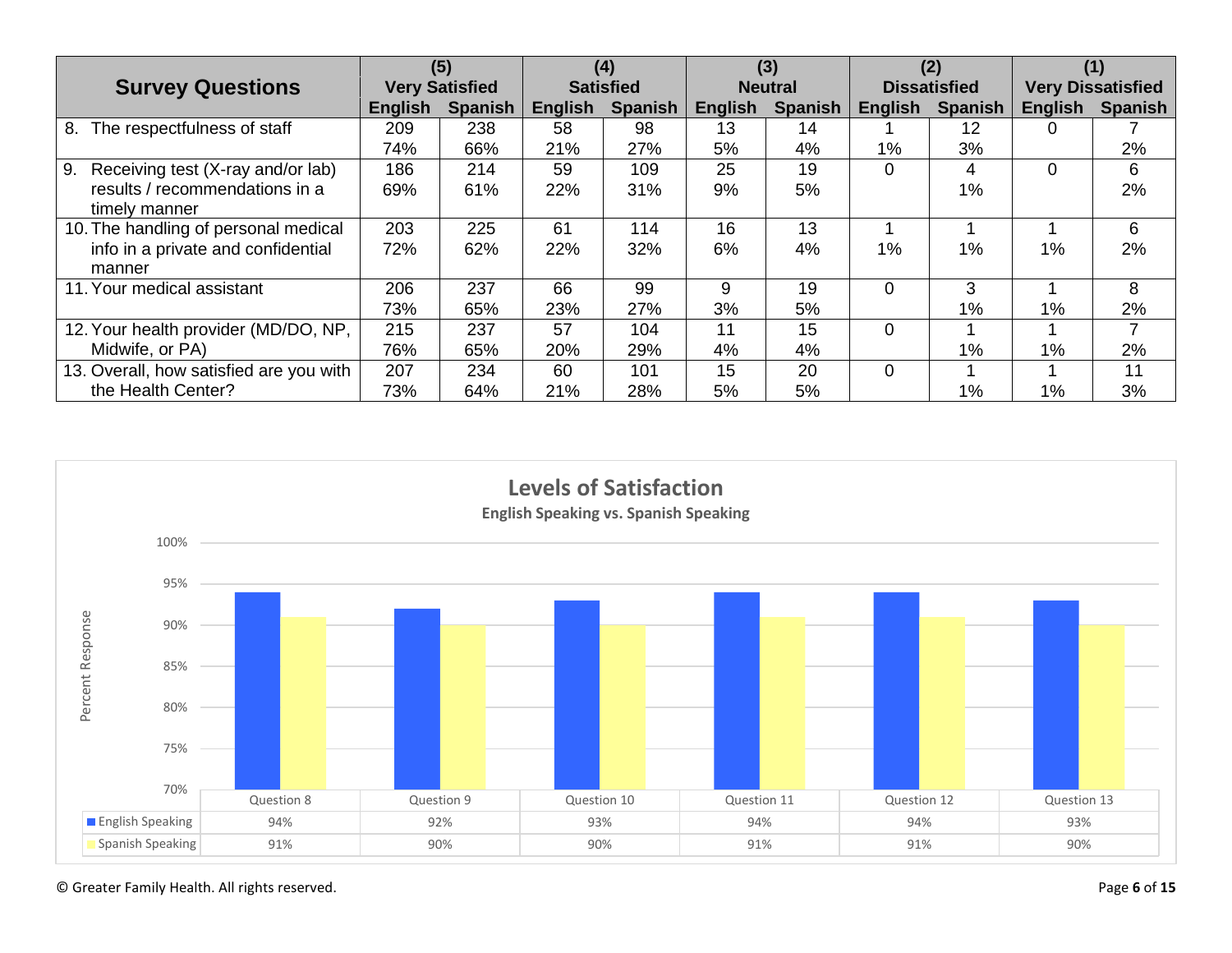### *Direct Quotes*

The following is the universe of *DIRECT QUOTES* taken from questions 14 - 18 on the Patient Satisfaction Survey form from the survey participants. There has been no editing for spelling, grammar, etc.; the comments are taken from the forms *AS IS*:

### **Question 14: Have you left a message for a staff member in the last week? If so, what was your experience?**

- **English**
- NO: 86
- N/A: 32

# YES: 8

- **Comments:**
	- 1. "Yes, very prompt."
	- 2. "Very good."
	- 3. "I'm new."
	- 4. "Very happy with the care we received."
	- 5. "Yes, I have. She hasn't responded."
	- 6. "Anytime I'm told id get a call back they never contact me."
	- 7. "Yes, it was ok."
	- 8. "Yes, it was good they gave me a call."
	- 9. "Good listening and well behave."
	- 10. "Yes, it was quick call back, when I left the message."
	- 11. "Yes, haven't received a call from dentistry."
	- 12. "Good experience."
	- 13. "No cannot get thru the phone."
	- 14. "Yes, XXXXX. My experience was horrible haven't heard from him & Its been over a week. XXXXX ext XXXX."
	- 15. "Yes, I have not been called back."

### **Spanish** NO: 44

- N/A: 17
- YES:

### **Comments:**

- 1. "No, but before I had to call and call until I came here." "No, pero antes yame y yame asta qye bine hagui."
- 2. "Very good." "Muy bien."
- 3. "They responded on time." "Me respondieron a tiempo."

#### **Question 15: What is most helpful for you at Greater Family Health? English Spanish**

- 1. "Communication."
- 2. "Care at 1 place."
- 3. "Accepts people without insurance."
- 4. "Reliable staff."
- 5. "Drs being understanding & knowledgeable."
- 6. "Great staff."
- 7. "Great job."
- 8. "Quick."
- 9. "Getting seen the same day."
- 10. "Understanding and professional."
- 11. "Them listening to all family health issues and considering what might be an issue." (DeGarmo)
- 12. "Time efficient."
- 13. "Proximity and fast over the phone help." (Herdrich)
- 14. "Asking their questions and getting an answer."
- 15. "They were kind and respectful."
- 16. "Close to home very clean."
- 1. "Good attention and the doctor very dedicated to his work." "Buena atencion y el doctor muy dedicado a su trabajo."
- 2. "Well my mom would like to come here since you were in front." "Pues a mi mama le gusta benir agui desde que estaban hayi enfrente."
- 3. "Maintain my health." "Mantener mi salud."
- 4. "Fast attention." "Rapida atencion."
- 5. "Prevent diseases." "Prevenir enfermedades." (Reller-Anderson)
- 6. "Attention." "Atencion."
- 7. "Medical help." "Ayuda medica."
- 8. "They are always on top of my health." "Siempre estan atentos a mi cuidado."
- 9. "Everything." "Todo." (3)
- 10. "The service." "El servicio." (2)
- 11. "Good personnel." "Buen personal."
- 12. "Slidding Fee." (English comment written on a Spanish survey)
- 13. "Providers." "Provedores."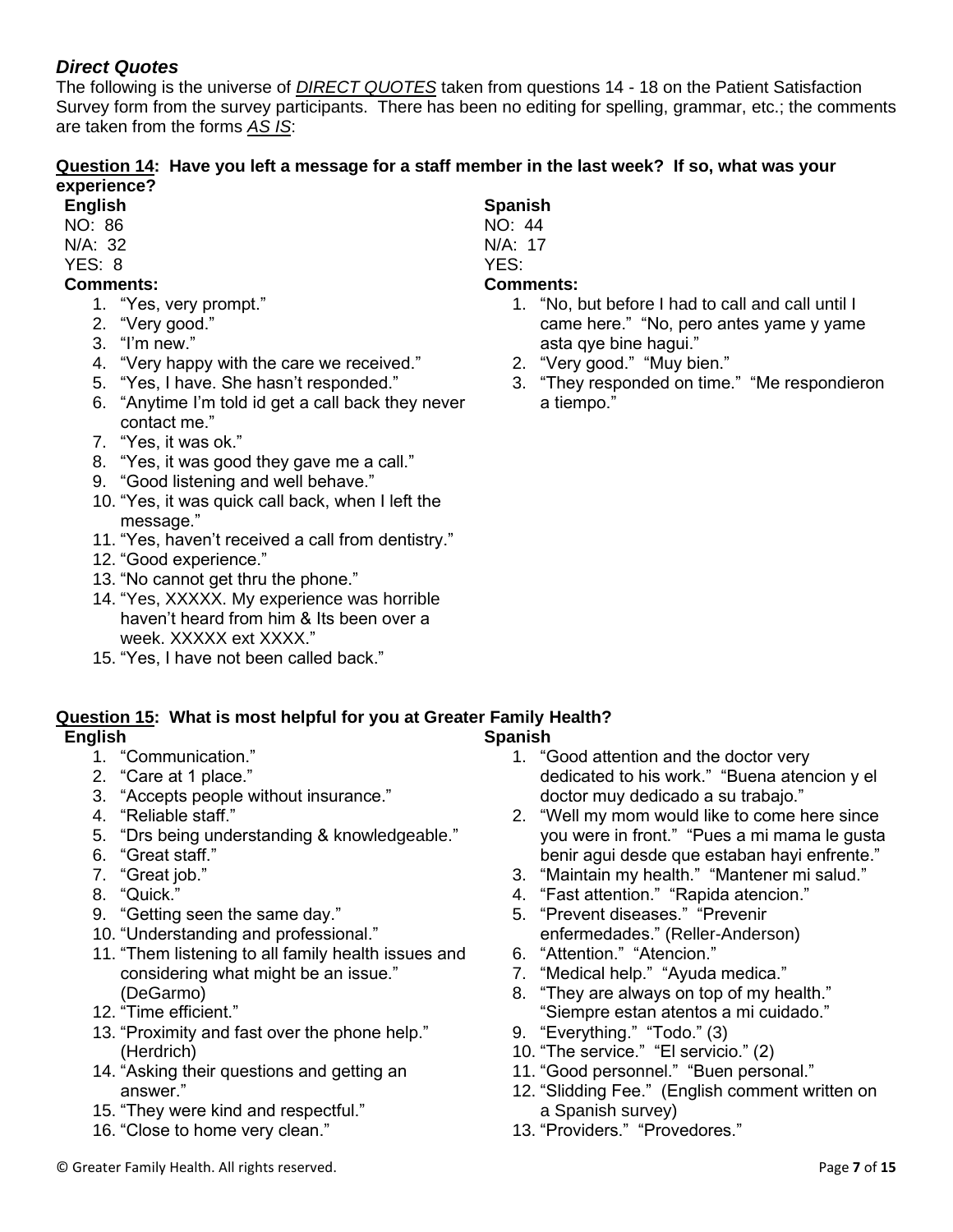- 17. "Awareness of my health, best treatment."
- 18. "Monica always makes me feel better."
- 19. "Close to home." (Herdrich)
- 20. "Everything." (5)
- 21. "All staff."
- 22. "Immediate care in timely manner."
- 23. "Everything is healthy helpful and great."
- 24. "Quality."
- 25. "Fast and caring."
- 26. "Close to home and easy to make appointments." (Reller-Anderson)
- 27. "The doctors and nurses."
- 28. "The whole experience is always excellent."
- 29. "N/A." (10)
- 30. "The nurses, doctors and receptionist."
- 31. "Yes it was."
- 32. "Getting in quickly when I'm sick."
- 33. "Same day appointments."
- 34. "The fast service."
- 35. "Respect of employees."
- 36. "Lab test."
- 37. "They are very reliable with health care."
- 38. "Everyone was helpful."
- 39. "Therapy/counseling."
- 40. "Great."
- 41. "Fast and reliable." (Newbrander)
- 42. "The staff very professional."
- 43. "The care I receive. All staff are very through." (Him)
- 44. "Very good hospitality."
- 45. "Everyone." (Herdrich)
- 46. "The staff are patient, understanding and kind." (Bhowmick)
- 47. "The nurse and doctor." (Him)
- 48. "Efficiency."
- 49. "All good."
- 50. "Easy to make/cancel appointments."
- 51. "Doctors."
- 52. "Close to home." (2)
- 53. "Quick service."
- 54. "Near me."
- 55. "The staff." (3)
- 56. "I get my questions answered properly."
- 57. "Convenience."
- 58. "Same day appt." (2)
- 59. "Providers."
- 60. "Convenient scheduling."
- 61. "Time waiting and see doctor."
- 62. "Reception staff always quick & friendly. Doctors assistant always respectful & helpful. Love my doctor!!! All in all 10 out of 10."
- 63. "Location."
- 64. "The 15 min thing peoples don't want a get in a car crash speeding here."
- 65. "The service." (Him)
- 14. "I like the communication." "Me gusta la comunicacion."
- 15. "Medical providers." "Provedores medicos."
- 16. "Medical attention." "Atencion medica."
- 17. "It is close to home, and I like the service." "Esta cerca de mi casa y me gusta el servicio."
- 18. "Very good service." "Muy buen servicio."
- 19. "The way you treat us." "La forma en que nos tratan."
- 20. "The language." "El language."
- 21. "They treat you on time." "Te atienden a tiempo."
- 22. "The communication with referrals and my doctor and my doctor and me." "La comunicacion con los referidos y el doctor y el doctor conmigo."
- 23. "Bilingual nurses." "Enfermeras bilingues."
- 24. "The recommendations to have a healthy life." "Las recomendaciones de tener una vida sana."
- 25. "Maintain healthy and continue with the medication I need." "Mantenerme sana y seguir con mis medicamentos que nesesito." (Castro)
- 26. "Personnel." "Personal."
- 27. "The doctors explain very good." "Los doctores explican bien."
- 28. "Same day appointments." "Citas el mismo dia."
- 29. "Care for my health." "Cuidar mi salud."
- 30. "It is accessible." "Es acsesible."
- 31. "It is close to home. "
- 32. "Very good service." "Muy buen servicio."
- 33. "The attention, care and cost." "La atencion, cuidado y costo."
- 34. "N/A." (2)
- 35. "Maintain healthy for a better quality of life." "Mantenerme saludable para una mejor vida."
- 36. "The services you provide." "Los servicios que brindan."
- 37. "When I call to make an appointment they are always on top of it and helpful." "Cuando llamo para hacer una cita siempre estan al pendiente y ayudan mucho."
- 38. "It is close to home and they are very helpful." "Pues que me queda cercas y son muy serviciales."
- 39. "They help me and they explain everything." "Que me ayudan y me explican todo." (Luettke)
- 40. "Everything." "Todo."
- 41. "That they speak Spanish." "Que hablan espanol."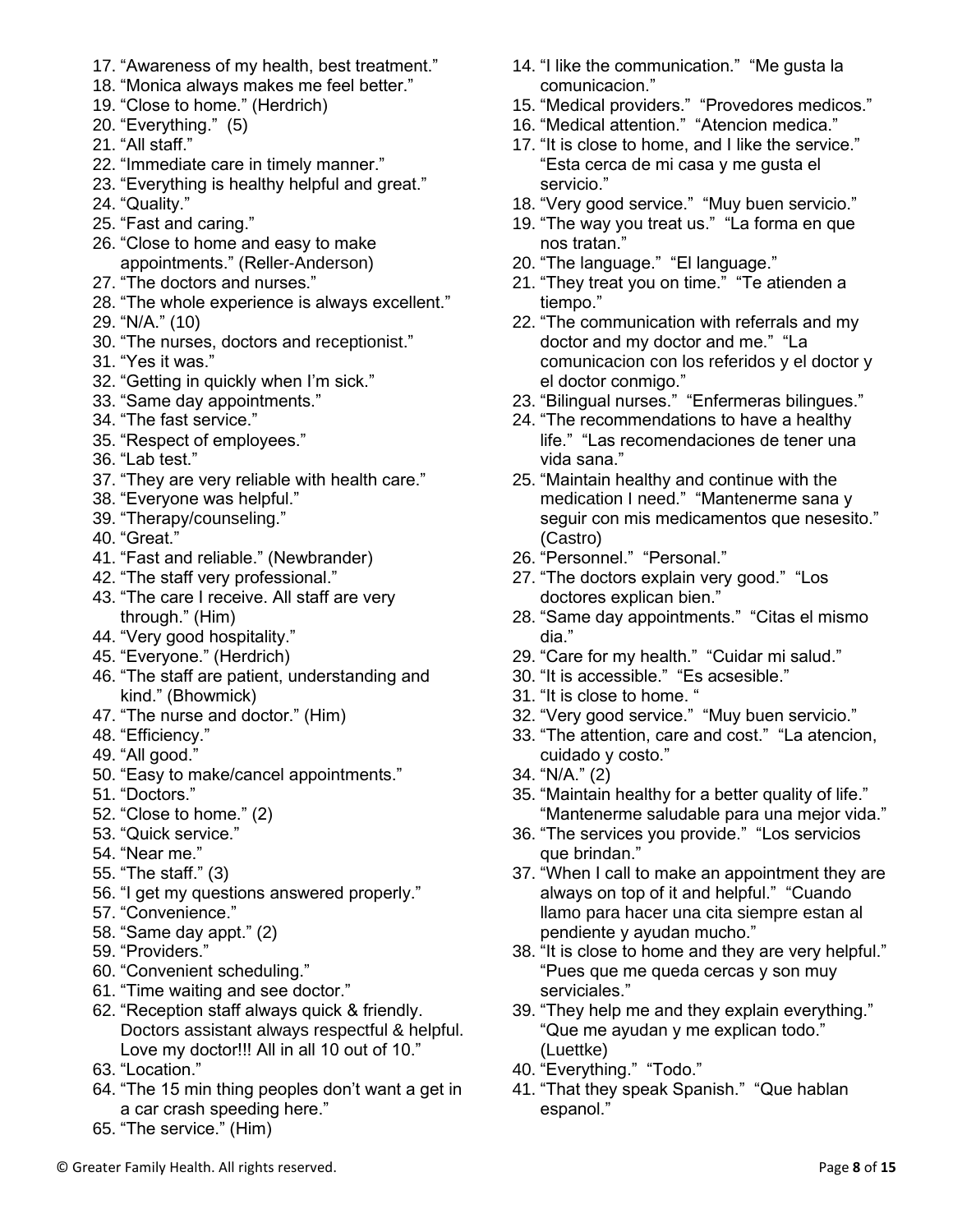- 66. "Attention towards me."
- 67. "Different specialties."
- 68. "Having Medicine Stop for meds. No problems getting appts." (Luettke)
- 69. "The fast service."
- 70. "Finding out about counseling."
- 71. "How fast and well they work."
- 72. "Fast service." (2)
- 73. "Reminders before appointments."
- 74. "Location, affordability, a lot of doctors to choose from."
- 75. "Bilingual."
- 76. "Everything is great."
- 77. "Staff are very clear on verbal explanation able to understand clearly."
- 78. "Secure."
- 79. "It has helped me feel better, we continue with managing school, health, lifestyle." (Blasinski)
- 80. "I felt like Dr. listed to my concerns and provided great bedside manner."
- 81. "Good."
- 82. "Being seen in a timely fashion."
- 83. "Therapist/psychiatrist."
- 84. "Good attention."
- 85. "Therapy/counseling and my physician."
- 86. "Kind staff & practitioner; efficient patient processing."
- 87. "Clean efficient care."
- 88. "That appointments are always available."
- 89. "Receiving the correct care." (Castro)
- 90. "Getting answers to questions."

#### **Question 16: How can we improve Greater Family Health? English Spanish**

- 1. "N/A." (25)
- 2. "No comment." (2)
- 3. "MAT program at McHenry."
- 4. "Keep doing a great job."
- 5. "Good job."
- 6. "No suggestions at this time."
- 7. "More providers, guidance in personal care without rush." (Herdrich)
- 8. "Nothing great place."
- 9. "You guys do good."
- 10. "Affordable for no insurance. Explaining the papers I'm given (Some people don't know how to read at all)"
- 11. "None." (2)
- 12. "Explain aftercare."
- 13. "Nothing." (5)
- 14. "Phone operators could be nicer, provide them with sensitivity training." (DeGarmo)
- 15. "Keep up the good work."
- 16. "Keep doing what you guys are!"
- 42. "Doubts that I had about my problem." "Dudas que tenia sobre mi problema."
- 43. "Your employees." "Tus empleados."
- 44. "When I call the personnel is kind." "Cuando hablo el personal es amable."
- 45. "Exceptional service." "Servicio excepcional."
- 46. "The attention from provider Jasmine." "La atencion de la provedora Jasmine." (Buthman)
- 47. "I would like for you to do a detailed test for my medical condition (irritable colon)." "Me gustaria que me hicieran un studio mas profundo para mi condicion de salud (colon irritable)." (Govinda)
- 48. "All the attention." "Toda la atencion." (Luettke)
- 49. "Make reasonable appointments." "Hacer citas rasonables." (Buthman)
- 50. "Attention." "Atencion." (2)
- 51. "The medical service is good." "El servicio medico es bueno."
- 52. "Nothing." "Nada."
- 53. "It is close to home and the attention I receive." "Esta cerca de mi casa y la atencion que me dan."

- 1. "Everything good always." "Todo bien siempre." (12)
- 2. "Faster appointments." "Citas mas prontas."
- 3. "Everything is good." "Todo esta bien." (6)
- 4. "Call back to schedule in a timely manner."
- 5. "The Dr." (DeGarmo)
- 6. "Some receptionists are good other scold us." "Alguinas recepcionistas son buenas otras nos regañan."
- 7. "Give some additional time for example if the appointment is at 12:00 be able to get registered at 11:50 and be on time." "Dar un tiempo adicional por ejemplo si la cita es a las 12:00 que se pueda registrar a las 11:50 y sea a tiempo el registro."
- 8. "Nothing." "Nada."
- 9. "It is excellent." "Es excelente."
- 10. "For now I think the service is good." "Por ahora el servicio esta bien."
- 11. "Nothing." "Nada." (2)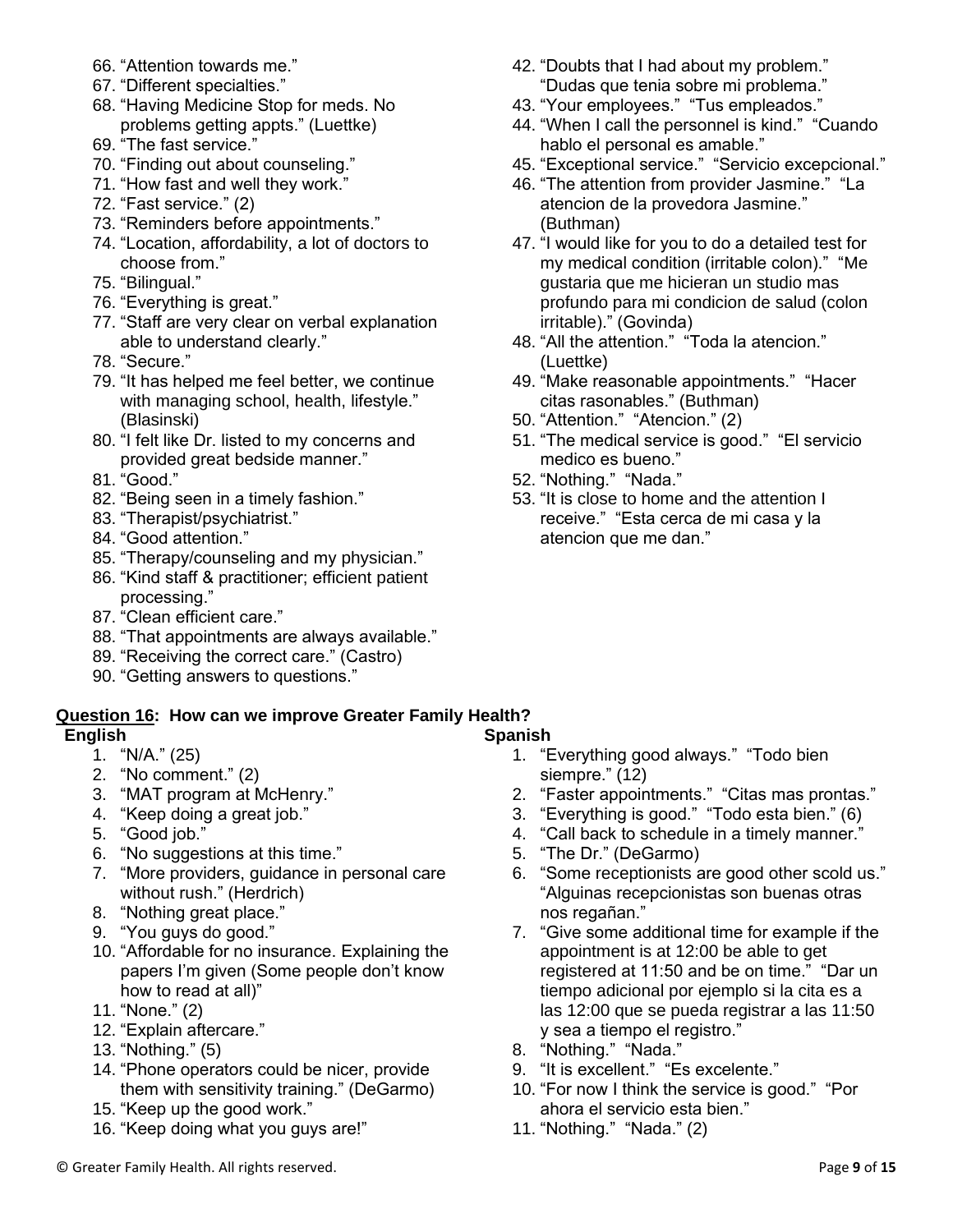- 17. "Referrals sooner."
- 18. "No need."
- 19. "Doing good."
- 20. "Everything is perfect."
- 21. "Ok."
- 22. "Commitment from some doctors."
- 23. "I think you guys are perfect already."
- 24. "My experience was great."
- 25. "Not sure yet." (2)
- 26. "I think it is fine."
- 27. "Very good today."
- 28. "All good."
- 29. "I think everything is great as is."
- 30. "More training for the ones scheduling appts. I've had to many problems with them losing my appt." (Blasinski)
- 31. "Phone system it hangs up without speaking with anyone."
- 32. "No improvement, everything good."
- 33. "Keep doing what your doing."
- 34. "Medical assistants should be more quiet about talking about patients & matters overheard them talking about my case from the room."
- 35. "Buffer more staff."
- 36. "Continue to be great with open availability."
- 37. "Talk slower with reminders."
- 38. "Lab doesn't use preferred names. That would be nice." (Govinda)
- 39. "I have no comment, always satisfied."
- 40. "Stop making people come 15 min early."
- 41. "Give people a little more time to get here." (Govinda)
- 42. "Usually the waiting time on the phone until someone answers to get an appointment."
- 43. "Everything's wonderful."
- 44. "All good."
- 45. "No suggestions at this time.
- 46. "No improvements needed."
- 47. "Everything is good."
- 48. "Train your call center staff to articulate and slow down their rate of speech. Their messages are unintelligible." (Herdrich)
- 49. "All is well."
- 50. "Provide more services like X-Rays, ultrasounds, etc." (Him)
- 51. "Less wait time."
- 12. "Don't make us wait too long." "No nos hagan esperar tanto tiempo."
- 13. "Very satisfied don't change anything." "Muy satisfecha no cambiar nada." (Buthman)
- 14. "To me it is good." "Para mi es bueno."
- 15. "I'm satisfied for the moment." "Estoy satisfecho por el momento."
- 16. "More medics." "Mas medicos."
- 17. "No comments." "No comentarios."
- 18. "Very happy with the doctor." "Muy feliz con la doctora." (Bhowmick)
- 19. "The people in front being kinder." "Las de enfrente sindo mas amables."
- 20. "Having more appointments available." "Teniendo mas citas disponibles."
- 21. "It is good." "Esta bien." (3)
- 22. "The service and it is accessible." "El servicio y es accessible." (Govinda)
- 23. "Continue like until now." "Continue como hasta ahora."
- 24. "N/A." (3)
- 25. "Very kind." "Muy amables."
- 26. "Up until now I am satisfied with the service." "Hasta ahora estoy satisfecha con el servicio."
- 27. "Al the service is well organized, continue the same and you will be the best." "Todo el servicio esta muy organizado, continue igual y seran los mejores."
- 28. "Giving closer appointments." "Dando citas mas pronto."
- 29. "You should double check the references for specialist, no response, it takes more than 1 month to get an appointment or they don't call to give you an appointment." "Deben revisar las refrencias con especialistas no hay respuesta, se tarda mas de 1 mes en recibir la cita o no llaman para dar la cita."

#### **Question 17: Would you recommend this Health Center to your friends and family? YES or NO English Spanish**

- YES: 223
- NO: 1
- I don't know: 1
- 
- YES: 200
- NO: 3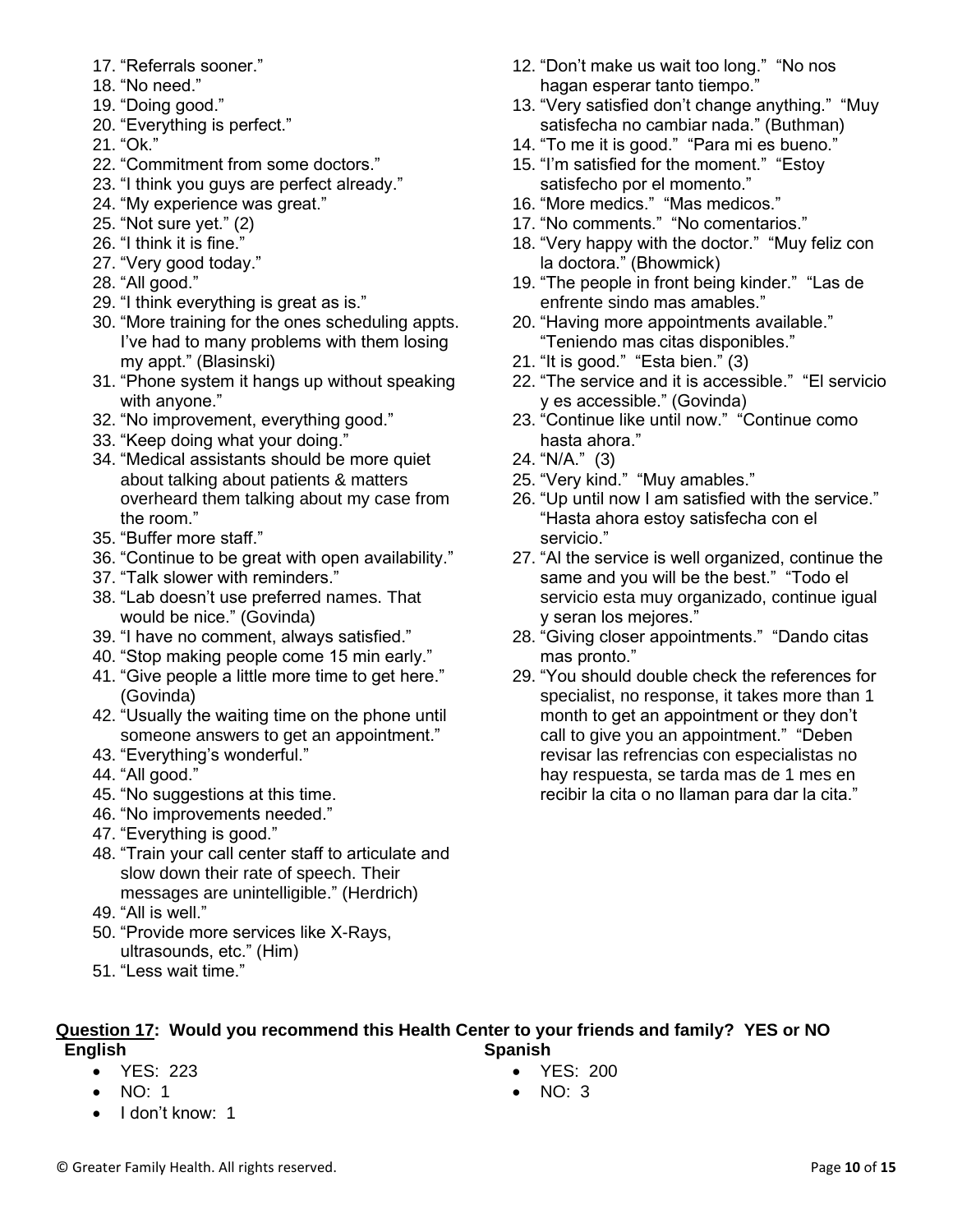#### **Question 18: Name of your provider (doctor, nurse practitioner, midwife, or physician assistant): English Spanish**

- Ariga: 3
- Bhowmick: 7
- Blasinski: 8
- Buthman: 6
- Castro: 4
- DeGarmo: 6
- Govinda: 4
- Herdrich: 21
- Him: 12
- Luettke: 15
- Newbrander: 11
- Reller-Anderson: 11
- Thompson:
- Van Brunt: 1
- Ariga: 5
- Bhowmick: 4
- Blasinski: 3
- Buthman: 5
- Castro: 6
- DeGarmo: 1
- Govinda: 14
- Herdrich: 13
- Him: 3
- Luettke: 3
- Newbrander: 9
- Reller-Anderson: 8
- Thompson: 3
- Van Brunt: 5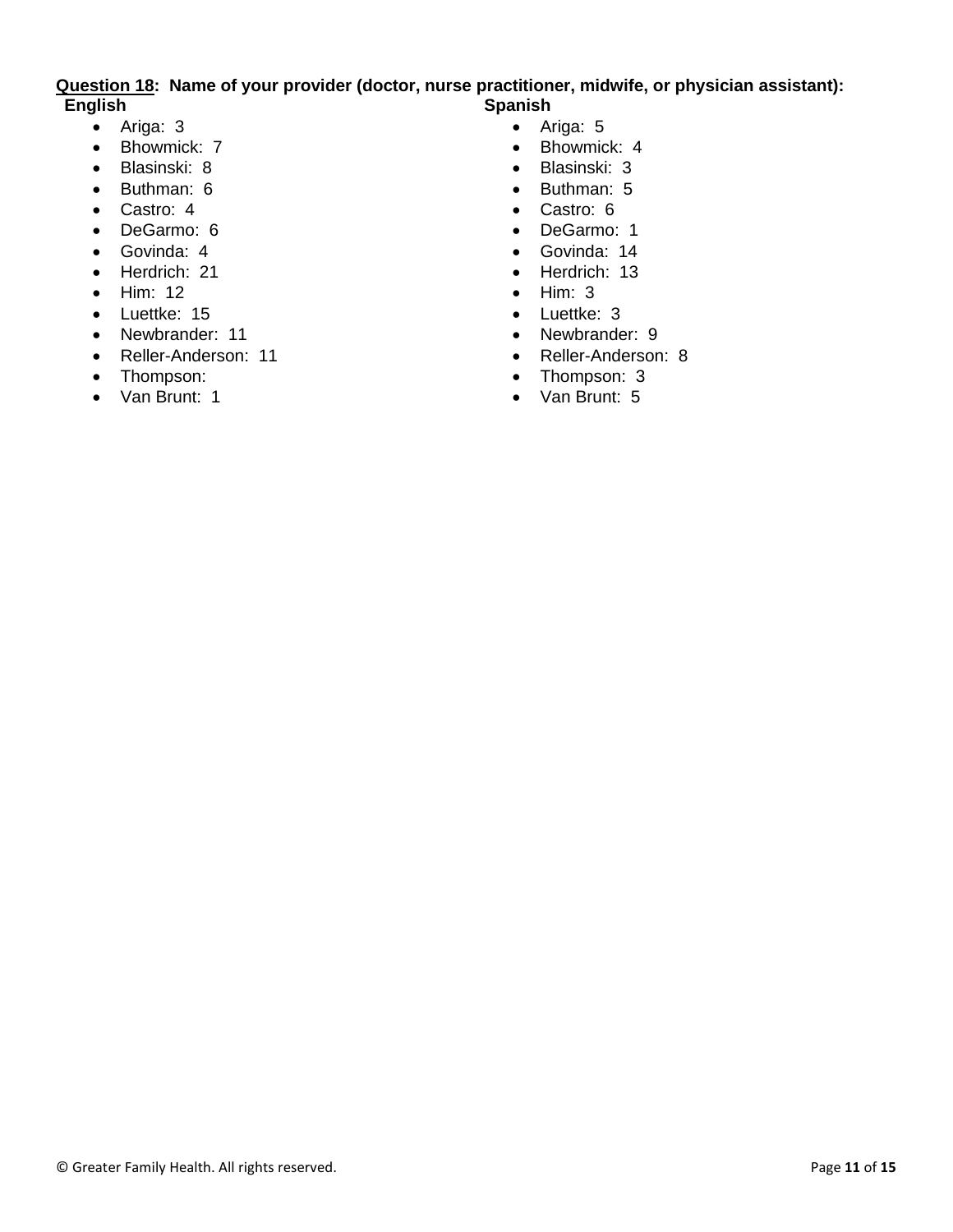

## **Individual Question Results with Trendlines**





© Greater Family Health. All rights reserved. Page **12** of **15**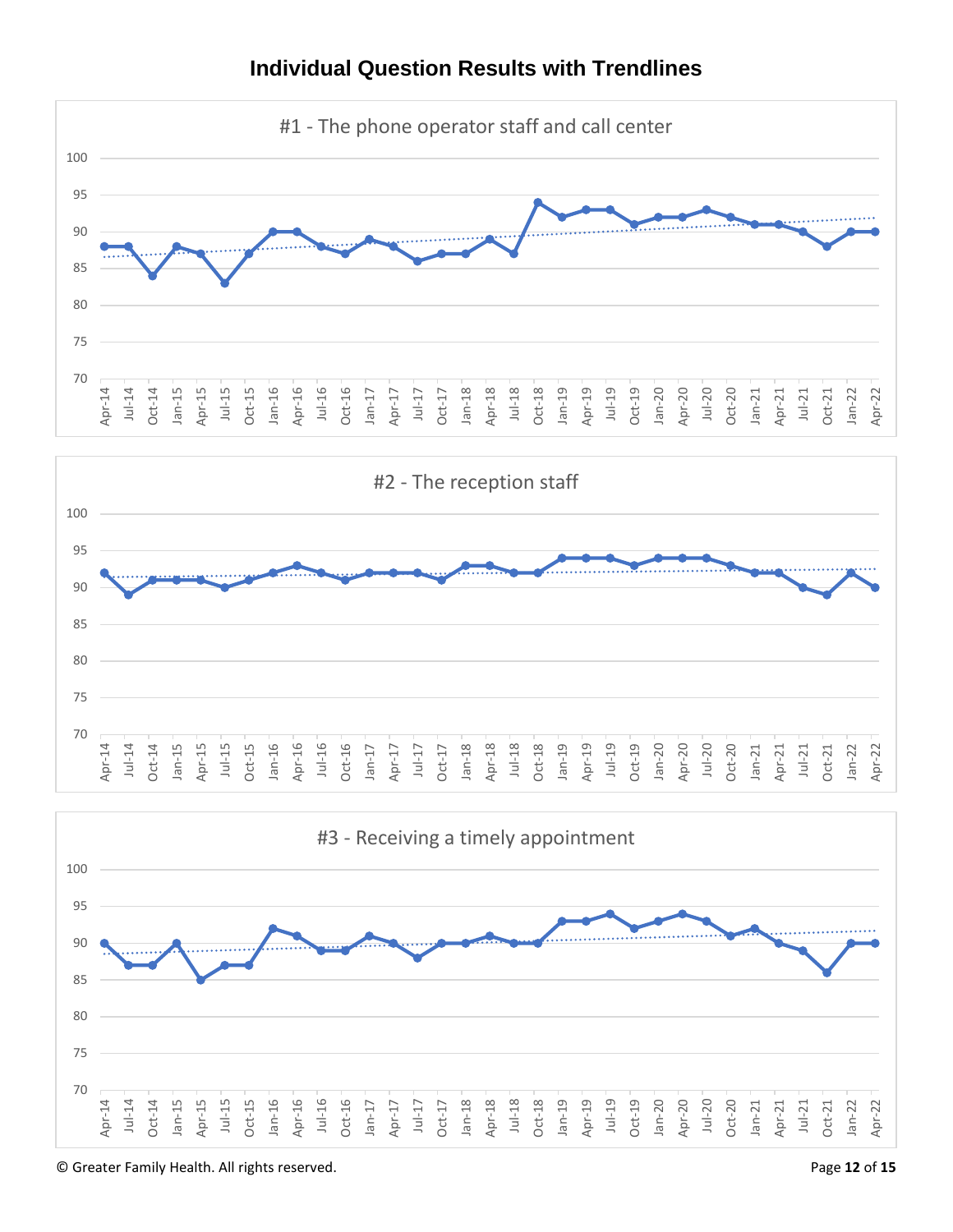



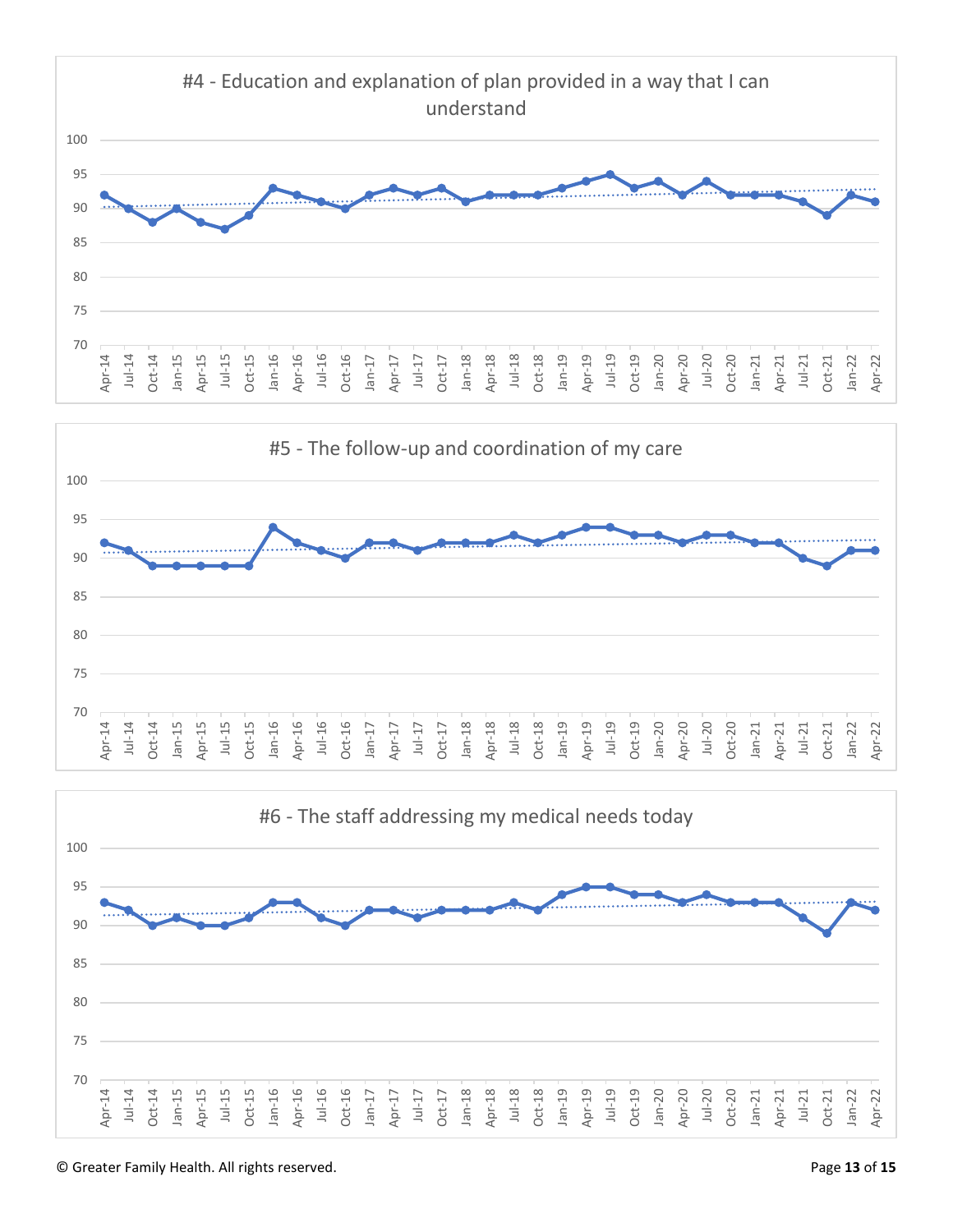